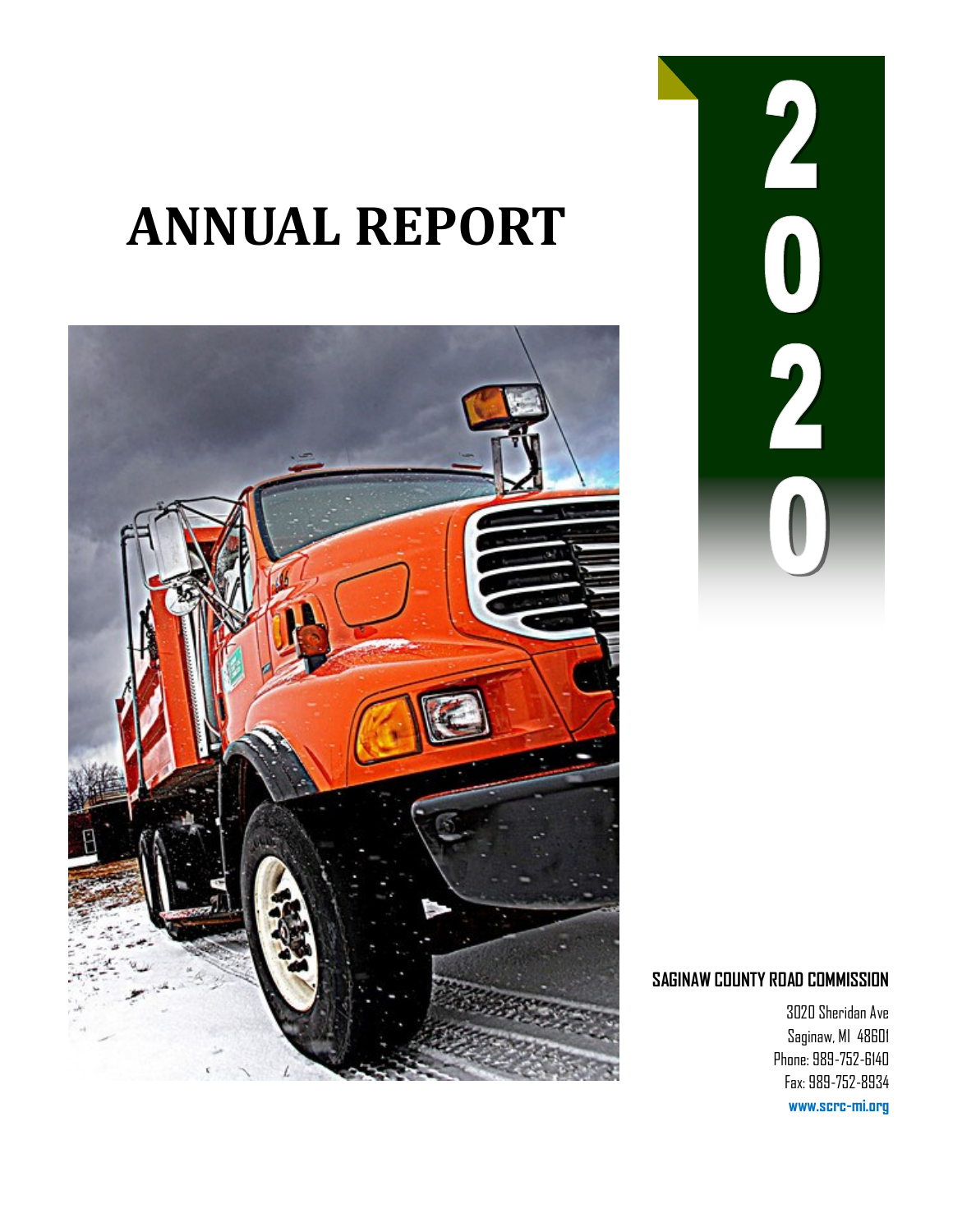# ,,,,,,,, ..

### ANNUAL REPORT OF THE BOARD OF COUNTY ROAD COMMISSIONERS

### OF SAGINAW COUNTY, MICHIGAN

Fiscal Year Ending December 31, 2020







 John Sangster Dave Adams Richard H. Crannell, PE Todd M. Hare Deb Kestner Chairperson Vice-Chairperson Member Member Member





The Saginaw County Road Commission takes pleasure in submitting to you and the people of Saginaw County our fiscal year 2020 annual report in compliance with the provisions of Public Act 283 of 1909, as amended. Information in this report covers the fiscal year of January 1, 2020 through December 31, 2020.

Respectfully submitted,

**BOARD OF COUNTY ROAD COMMISSIONERS**

**OF THE COUNTY OF SAGINAW**

John Sangster, Chairperson

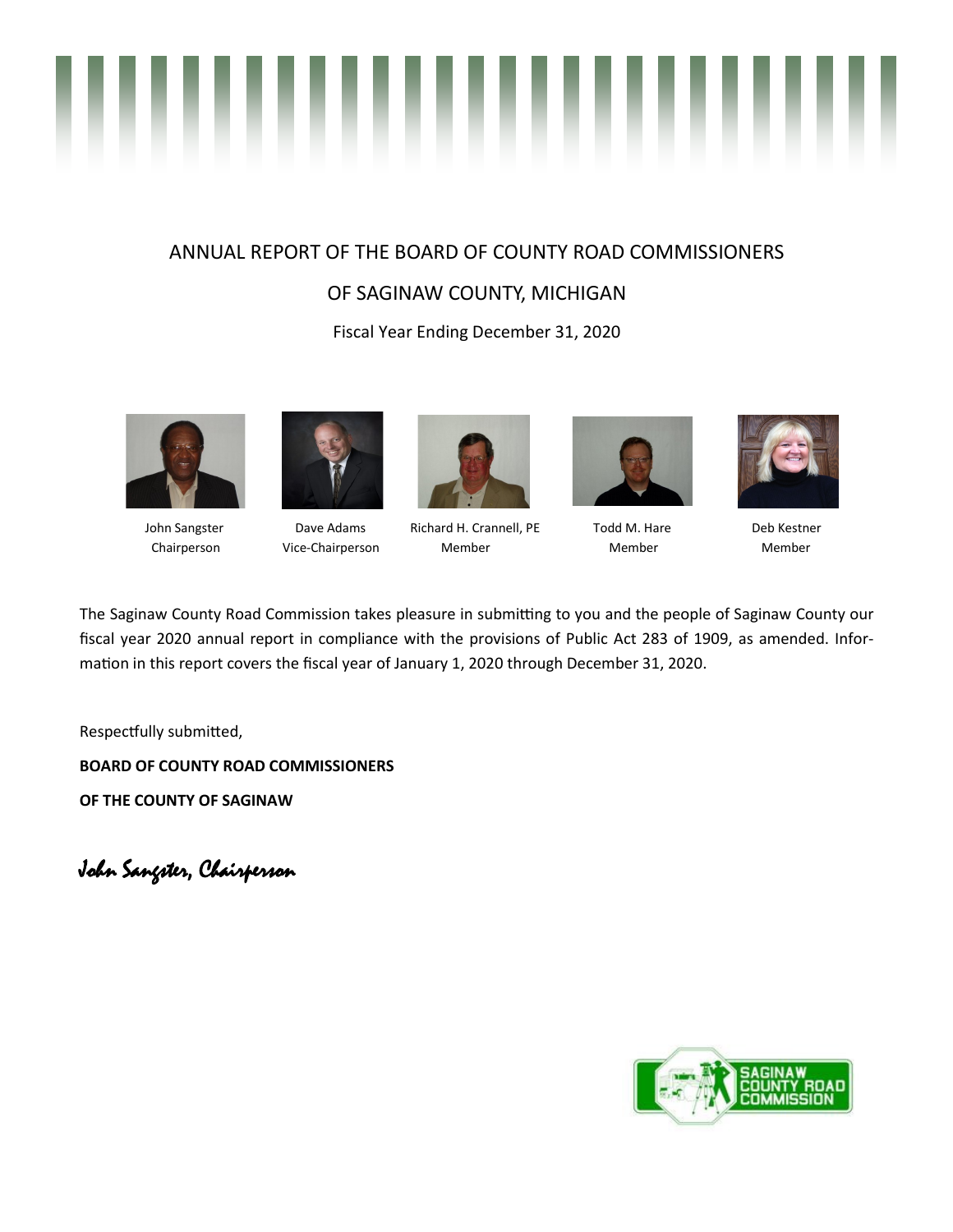## **MANAGING DIRECTOR**



As Managing Director, Dennis Borchard is responsible for overseeing the day-to-day activities of the Road Commission. The Manager has several department heads who report to him to keep him abreast of the operations of the Road Commission.

The goal of the Saginaw County Road Commission remains steadfast: using our expertise, energy and funds to provide the safest and most convenient road system possible, and to contribute to economic development and a high quality of life throughout the county.

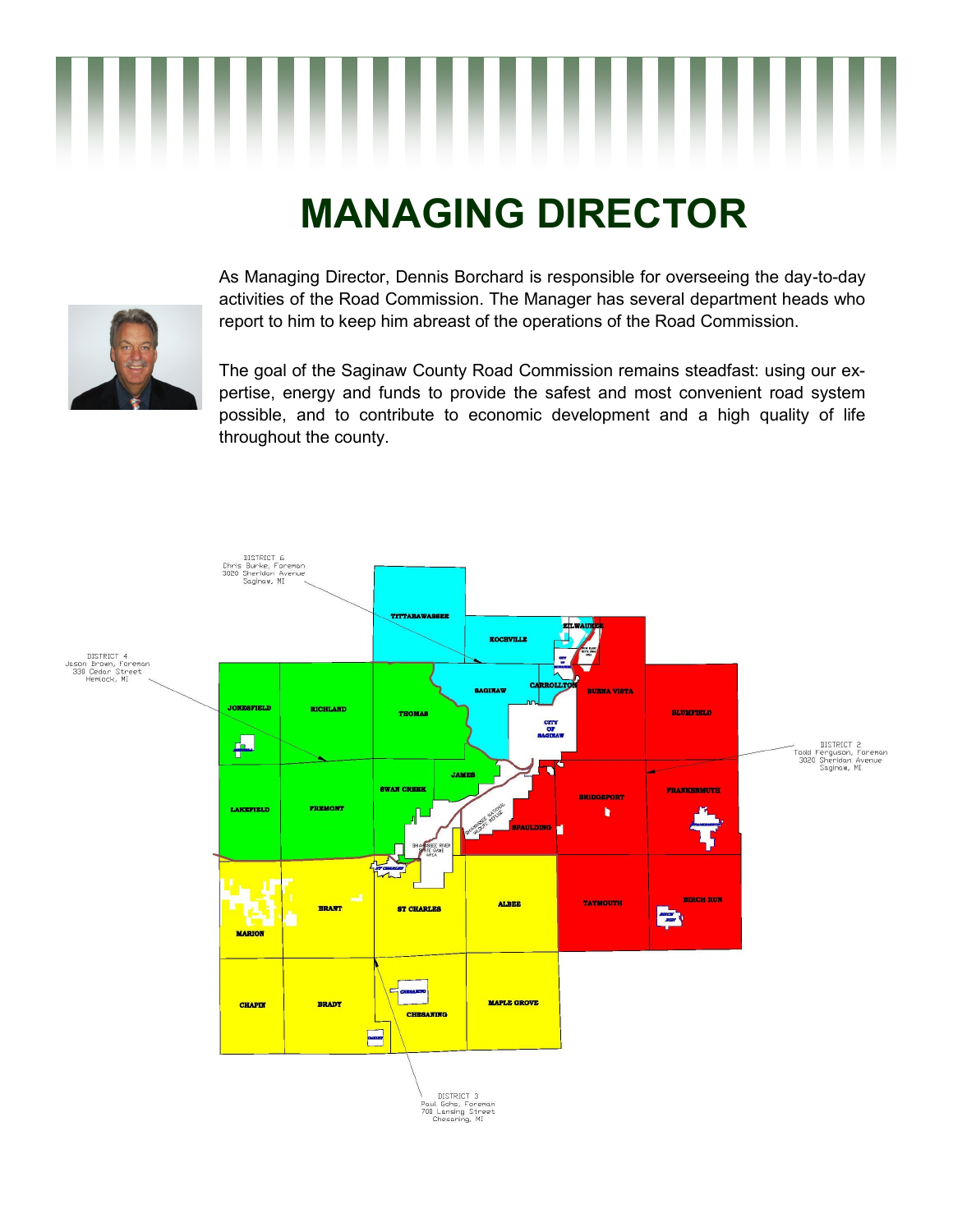# **FACT SHEET**

| Saginaw County residents:              | 200,169 |       | Total miles of roa |
|----------------------------------------|---------|-------|--------------------|
| Residents of townships served: 142,059 |         |       | Miles of primary   |
| Road Commission employees: 72          |         |       | Miles of local roa |
| Commissioners:                         |         |       |                    |
| Townships served:                      | 77      | Albee | Kochville          |

| Saginaw County residents:              | 200,169 | Total miles of road   | 1,851.45 |
|----------------------------------------|---------|-----------------------|----------|
| Residents of townships served: 142,059 |         | Miles of primary road | 509.15   |
| Road Commission employees: 72          |         | Miles of local road   | 1342.30  |

| Albee            | Kochville     |
|------------------|---------------|
| <b>Birch Run</b> | Lakefield     |
| Blumfield        | Maple Grove   |
| <b>Brady</b>     | Marion        |
| Brant            | Richland      |
| Bridgeport       | Saginaw       |
| Buena Vista      | St. Charles   |
| Carrollton       | Spaulding     |
| Chapin           | Swan Creek    |
| Chesaning        | Taymouth      |
| Frankenmuth      | Thomas        |
| Fremont          | Tittabawassee |
| James            | Zilwaukee     |
| Jonesfield       |               |

| <b>Total Revenue</b>                 | \$28,864,157 |
|--------------------------------------|--------------|
| Michigan Transportation Fund (MTF)   | \$20,755,437 |
| Federal, State, Twp. & Other Revenue | \$8,108,720  |
| Miles of 2020 construction projects  | 16.73        |
| Bridges replaced                     | 0            |
| Miles of local roads chip sealed     | 60           |
| Miles of primary roads chip sealed   | 74           |
| Miles of gravel placed roads         | 30           |
| Tons of salt used                    | 12.159       |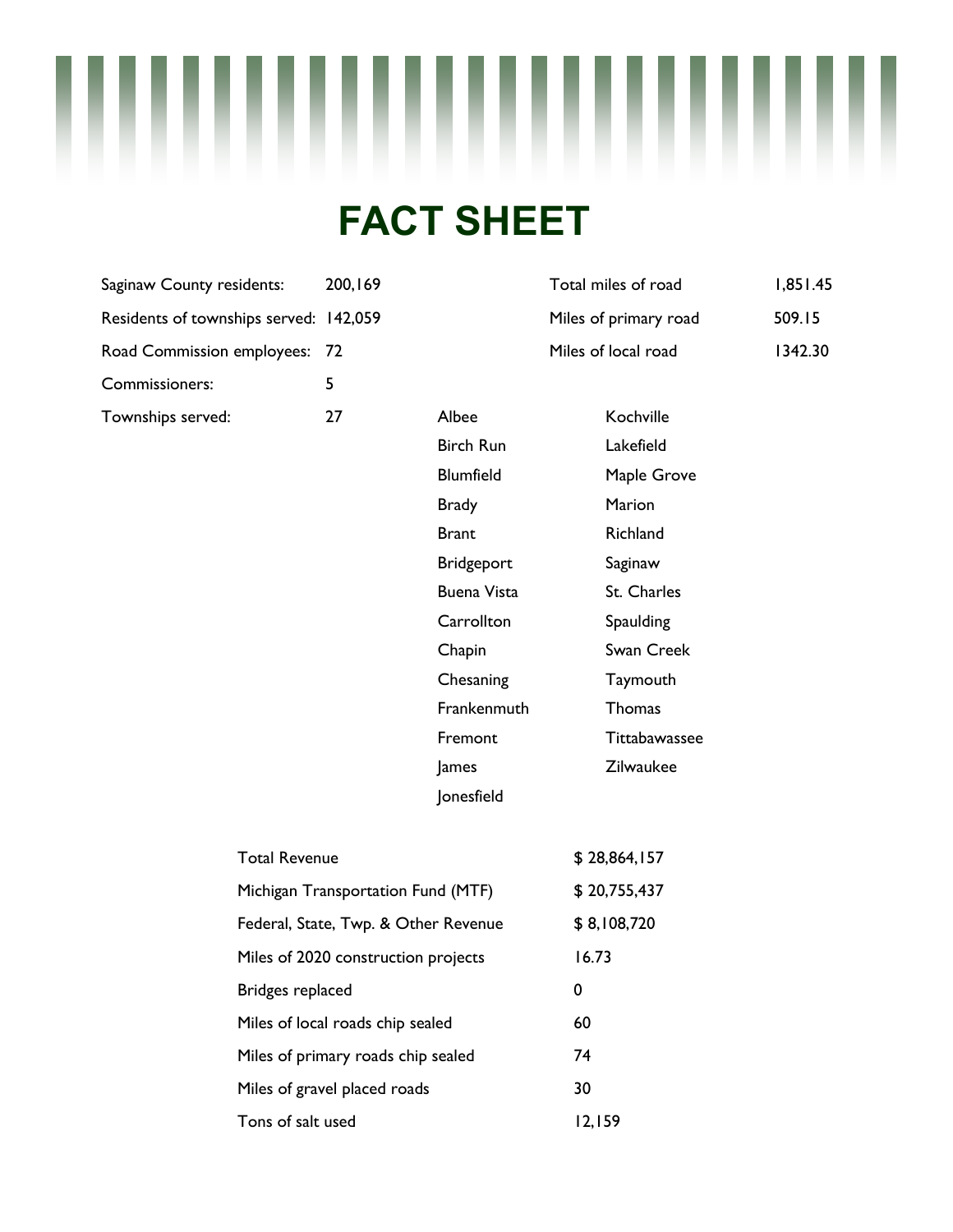

### **FACT SHEET**

| Total signs updated                    | 1,117 (Buena Vista Twp) |
|----------------------------------------|-------------------------|
| Signs maintained                       | 884                     |
| "Loose Stone" signs placed and removed | 342                     |
| Total signs fabricated                 | 160                     |

#### Catch Basins:

| First inspection:          | 06/02/2020 |
|----------------------------|------------|
| Last inspection            | 12/03/2020 |
| Total inspected            | 1884       |
| $#$ of high priority       | 466        |
| $#$ of low priority        | 1418       |
| Cleaned                    | 289        |
| Needs to be cleaned (2021) | 26 I       |
|                            |            |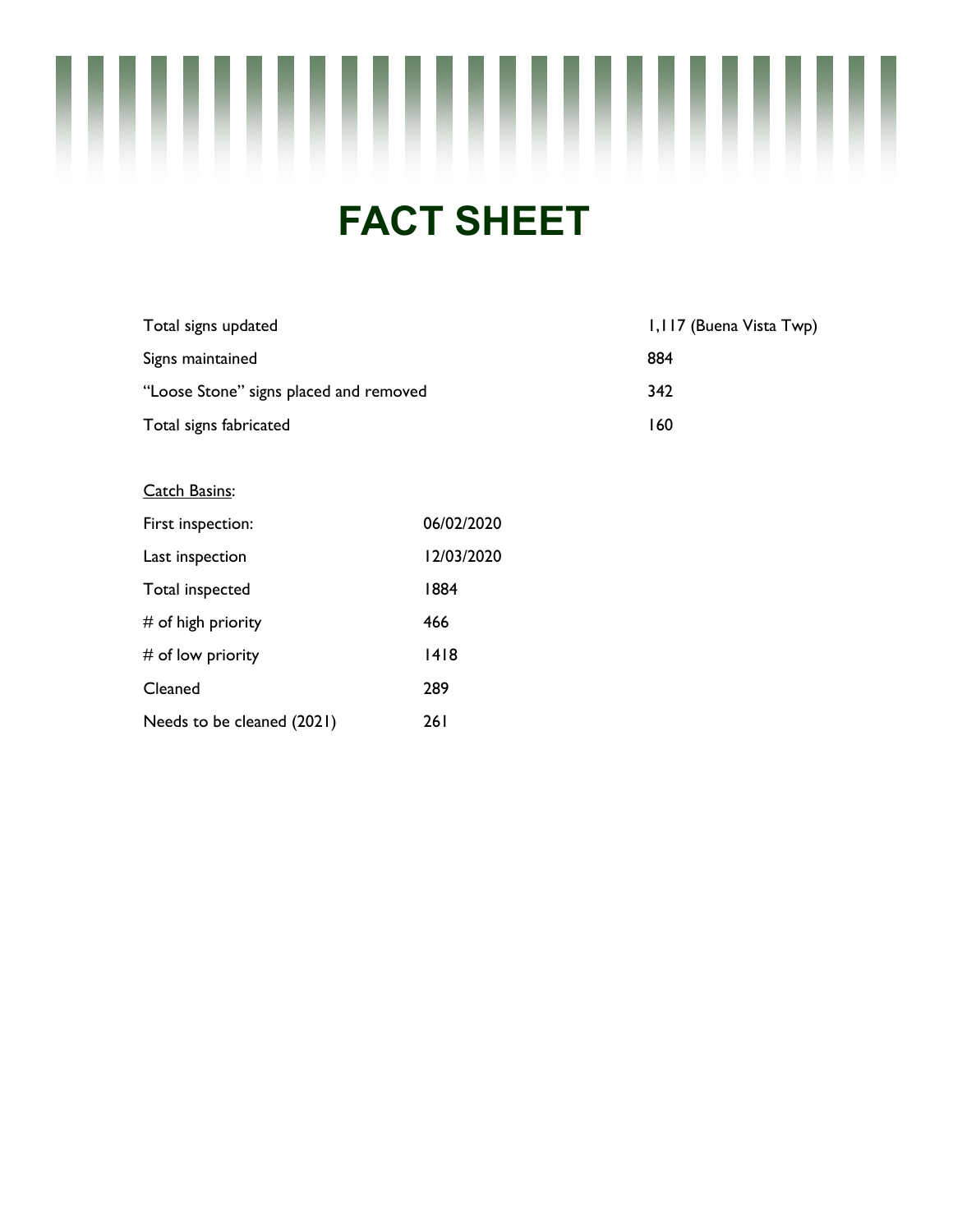# **PRIMARY ROAD PROJECTS**

| Township                                             | <b>Road Name</b>           | <b>Project Type</b>            |               | Amount       |
|------------------------------------------------------|----------------------------|--------------------------------|---------------|--------------|
| Albee Twp                                            | Fry                        | <b>Bridge Replacement</b>      | \$            | 14,992.99    |
| <b>Bridgeport Twp</b>                                | Dixie @ Mill               | <b>Traffic Signal Upgrades</b> | \$            | 54,329.71    |
| Bridgeport Twp                                       | Williamson @ Southfield    | <b>Traffic Signal Upgrades</b> | \$            | 93,957.82    |
| Buena Vista Twp                                      | Hess                       | Rehabilitation                 | \$            | 39,238.68    |
| <b>Chesaning Twp</b>                                 | Corunna                    | Rehabilitation                 | \$            | 113,382.98   |
| Kochville Twp                                        | Kochville                  | Resurfacing                    | \$            | 27,342.76    |
| Saginaw Twp                                          | Center @ Century           | <b>Traffic Signal Upgrades</b> | \$            | 98,127.24    |
| Saginaw Twp                                          | <b>Center Flood</b>        | <b>Flood Damage Repair</b>     | \$            | 26,093.96    |
| Saginaw Twp                                          | Tittabawassee              | Resurfacing                    | \$            | 1,648,691.47 |
| Taymouth Twp                                         | Sheridan over Flint River  | <b>Bridge Replacement</b>      | \$            | 462,679.83   |
| Taymouth Twp                                         | Dorwood                    | Rehabilitation                 | \$            | 1,334,300.92 |
| Taymouth Twp                                         | Bell                       | Resurfacing                    | \$            | 229,381.97   |
| Thomas Twp                                           | <b>State Flood</b>         | Flood Damage Repair            | \$            | 153,490.17   |
| Tittabawassee Twp                                    | Tittabawassee Bridge       | Bridge Replacement             | \$            | 12,820.86    |
| Tittabawassee Twp                                    | <b>Freeland Flood</b>      | <b>Flood Damage Repair</b>     | \$            | 39,039.45    |
| Tittabawassee Twp                                    | Tittabawassee Flood        | <b>Flood Damage Repair</b>     | \$            | 23,291.31    |
| Tittabawassee Twp                                    | <b>Freeland Roundabout</b> | Intersection Improvement       | \$            | 1,297,045.92 |
| Primary Roads - Preservation/Structural Improvements |                            |                                | $\mathfrak s$ | 5,668,208.04 |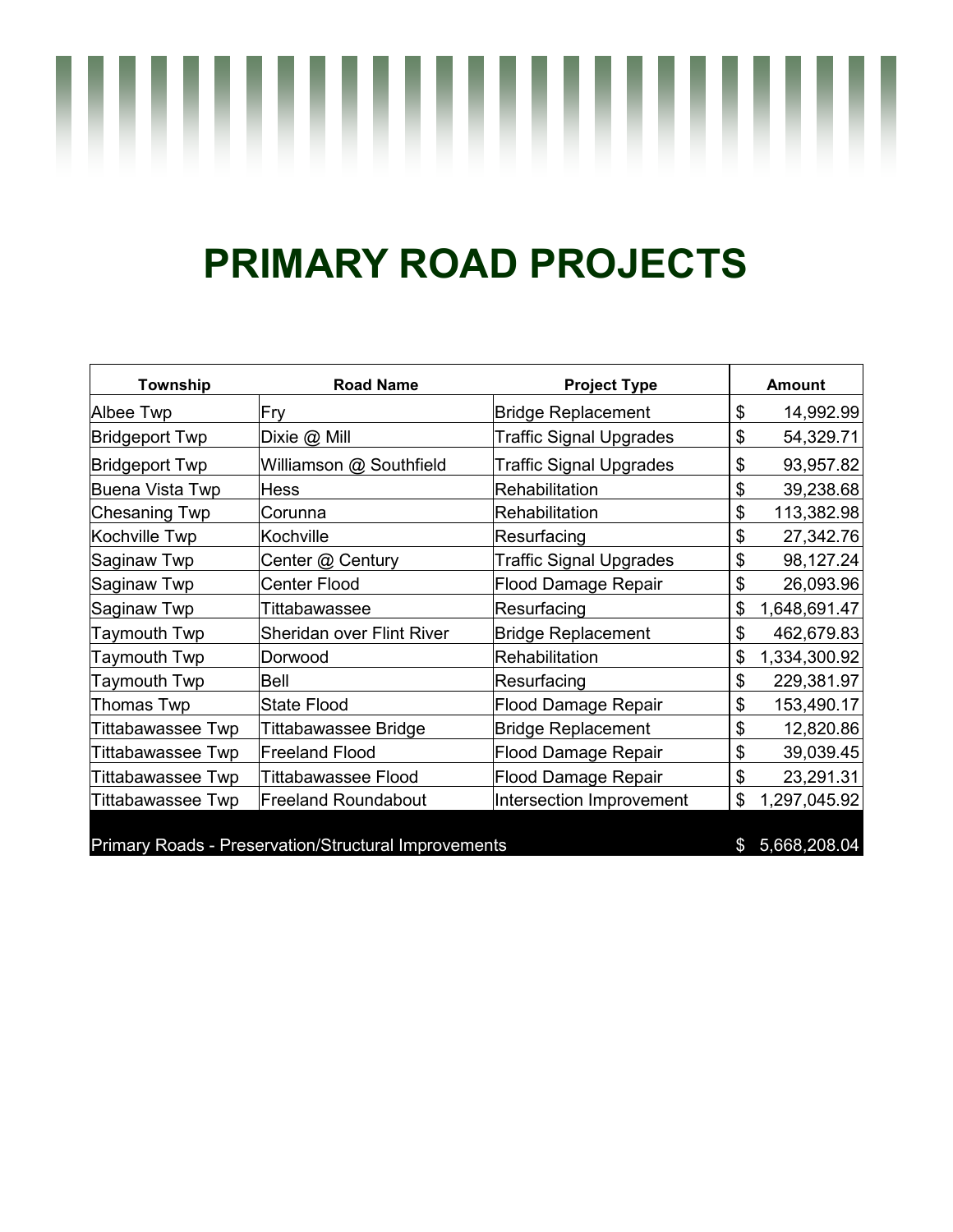## **LOCAL ROAD PROJECTS**

| Township              | <b>Road Name</b> | <b>Project Type</b>             |                          | <b>Amount</b> |
|-----------------------|------------------|---------------------------------|--------------------------|---------------|
| Albee Twp             | Sloan            | Drainage                        | \$                       | 11,343.77     |
| Albee Twp             | Verne            | <b>Cross Culvert</b>            | \$                       | 13,130.80     |
| Albee Twp             | Verne            | <b>Cross Culvert</b>            | \$                       | 142,149.68    |
|                       |                  |                                 | \$                       | 166,624.25    |
| Birch Run Twp         | Dehmel           | <b>Cross Culvert</b>            | \$                       | 13,192.04     |
| Birch Run Twp         | <b>Burt</b>      | Reconstruction                  | \$                       | 137,298.95    |
|                       |                  |                                 | \$                       | 150,490.99    |
| <b>Brant Twp</b>      | Oakley           | <b>Cross Culvert</b>            | \$                       | 7,582.24      |
| <b>Brant Twp</b>      | Schroeder        | <b>Cross Culvert</b>            | \$                       | 6,322.23      |
| <b>Brant Twp</b>      | Raucholz         | <b>Bridge Approach</b>          | \$                       | 16,003.94     |
| <b>Brant Twp</b>      | Oakley           | <b>Cross Culvert</b>            | \$                       | 5,759.19      |
| <b>Brant Twp</b>      | Raucholz         | <b>Bridge and Overflow Pipe</b> | \$                       | 103,804.58    |
|                       |                  |                                 | \$                       | 139,472.18    |
| <b>Bridgeport Twp</b> | Riverview        | Drainage                        | \$                       | 42,917.39     |
|                       |                  |                                 | \$                       | 42, 917.39    |
| <b>Carrollton Twp</b> | Hanchett         | Drainage                        | \$                       | 16,167.06     |
|                       |                  |                                 | \$                       | 16,167.06     |
| Chapin Twp            | <b>Kramer</b>    | <b>Cross Culvert</b>            | \$                       | 6,986.64      |
| Chapin Twp            | <b>Steel</b>     | <b>Cross Culvert</b>            | $\frac{1}{2}$            | 5,994.95      |
| Chapin Twp            | Cupp             | <b>Storm Repair</b>             | \$                       | 4,414.41      |
| Chapin Twp            | Harris           | <b>Cross Culvert</b>            | \$                       | 6,045.87      |
|                       |                  |                                 | \$                       | 23,441.87     |
| Frankenmuth Twp       | <b>Baker</b>     | Resurfacing                     | \$                       | 196,311.93    |
| Frankenmuth Twp       | Tuscola          | Drainage                        | \$                       | 4,760.37      |
|                       |                  |                                 | $\boldsymbol{\$}$        | 201,072.30    |
| <b>Fremont Twp</b>    | Orr              | <b>Cross Culvert</b>            | \$                       | 6,572.33      |
| <b>Fremont Twp</b>    | <b>Brennan</b>   | <b>Cross Culvert</b>            | \$                       | 22,469.60     |
| <b>Fremont Twp</b>    | Nelson           | <b>Cross Culvert</b>            | $\overline{\mathcal{G}}$ | 12,759.07     |
| <b>Fremont Twp</b>    | Nelson           | Drainage                        | \$                       | 72,466.81     |
|                       |                  |                                 | \$                       | 114,267.81    |
| James Twp             | River            | Drainage                        | \$                       | 33,906.40     |
|                       |                  |                                 | \$                       | 33,906.40     |
| Kochville Twp         | Davis            | Reconstruction                  | \$                       | 4,997,054.59  |
|                       |                  |                                 | \$                       | 4,9697,054.59 |